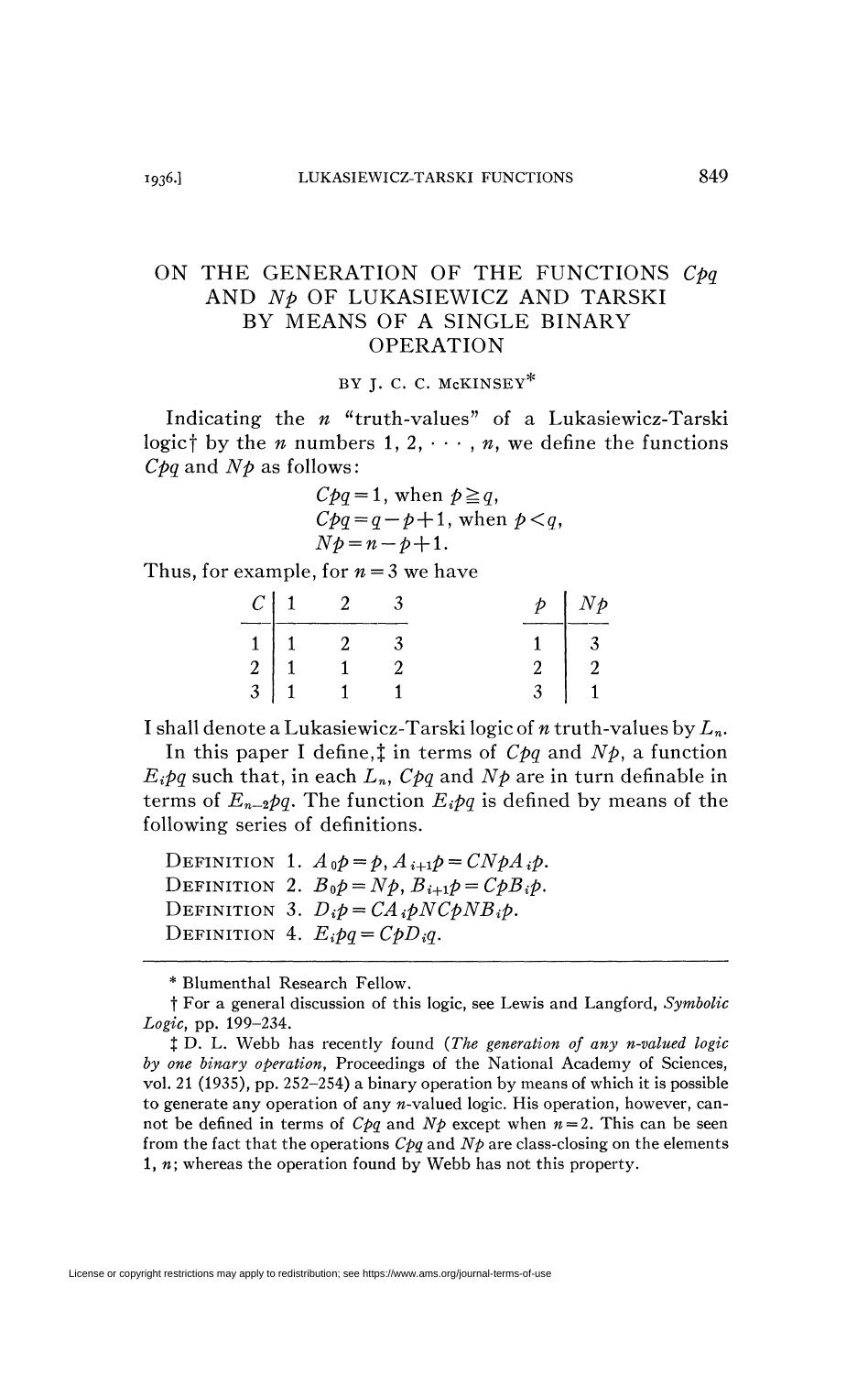In terms of  $E_i p q$  I define certain other functions as follows:

DEFINITION 5.  $F_i p = E_i E_i p p E_i E_i p p E_i p p$ . DEFINITION 6.  $M_i p = E_i p F_i p$ . DEFINITION 7.  $I_i pq = E_i p E_i F_i qq$ .

I shall now show that, in  $L_n$ ,  $M_{n-2}=Np$ , and  $I_{n-2}pq=Cpq$ ; hence that, in *Ln, Cpq* and *Np* are definable in terms of the single binary operation  $E_{n-2}pq$ .

THEOREM 1. For every  $n$  in  $L_n$  we have

 $A_{n-2}n = n$ , and  $A_{n-2}p = 1$  for  $p \neq n$ .

PROOF. I prove the first part of the theorem by mathematical induction on *i*. By Definition 1,  $A_0n = n$ . Suppose that  $A_kn = n$ ; then  $A_{k+1}n = CNnA_kn = CNn n = Cln = n$ . Hence for every *i* we have  $A_i n = n$ ; so, in particular,  $A_{n-2} n = n$ .

I prove the second part of the theorem by *reductio ad absurdum.* Suppose, if possible, that the second part of the theorem is false, so that there exists a  $p_0 < n$  for which  $A_{n-2}p_0 > 1$ . I first show that, on this supposition,  $A_i p_0 > 1$  for every  $i \leq n-2$ ; for if we had  $A_i \phi_0 = 1$  we should have  $A_{i+1} \phi_0 = C N \phi_0 A_i \phi_0$  $= CNp_01 = 1$ , so we should have  $A_{n-2}p_0 = 1$ , contrary to hypothesis. It can be shown that  $A_1 p_0 \leq n-2$ ; for from  $p_0 < n$  follows  $p_0 \leq n-1$ , whence  $2p_0 \leq 2n-2$ , whence  $2p_0 - n \leq n-2$ ; and, since  $A_1p_0 \neq 1$ , we have  $A_1p_0 = CNp_0p_0 = p_0 - (Np_0) + 1 = p_0$  $-(n-p_0+1)-1=2p_0-n$ . It can also be shown that for each k,  $(n-2>k>1)$ , we have  $A_{k+1}p_0 \lt A_k p_0$ ; for from  $p_0 \lt n$  follows  $n - p_0 + 1 > 1$ , so  $Np_0 > 1$ ; whence  $A_k p_0 - Np_0 + 1 < A_k p_0$ , and  $\sin$ ce  $A_{k+1}p_0\neq 1$ , we have  $A_{k+1}p_0$  =  $A_kp_0$  –  $Np_0+1$ . Thus we have

$$
A_{n-2}p_0 < A_{n-3}p_0 < \cdots < A_2p_0 < A_1p_0 \leq n-2.
$$

Hence

$$
A_{n-2}p_0 \leq A_1p_0 - (n-3) \leq (n-2) - (n-3),
$$

and  $A_{n-2} p \leq 1$ . But this is contrary to hypothesis. Hence the second part of the theorem is true.

The proof of the following theorem is similar.

THEOREM 2. For every n in  $L_n$  we have

$$
B_{n-2}1 = n, \qquad and \qquad B_{n-2}p = 1 \text{ for } p \neq 1.
$$

License or copyright restrictions may apply to redistribution; see https://www.ams.org/journal-terms-of-use